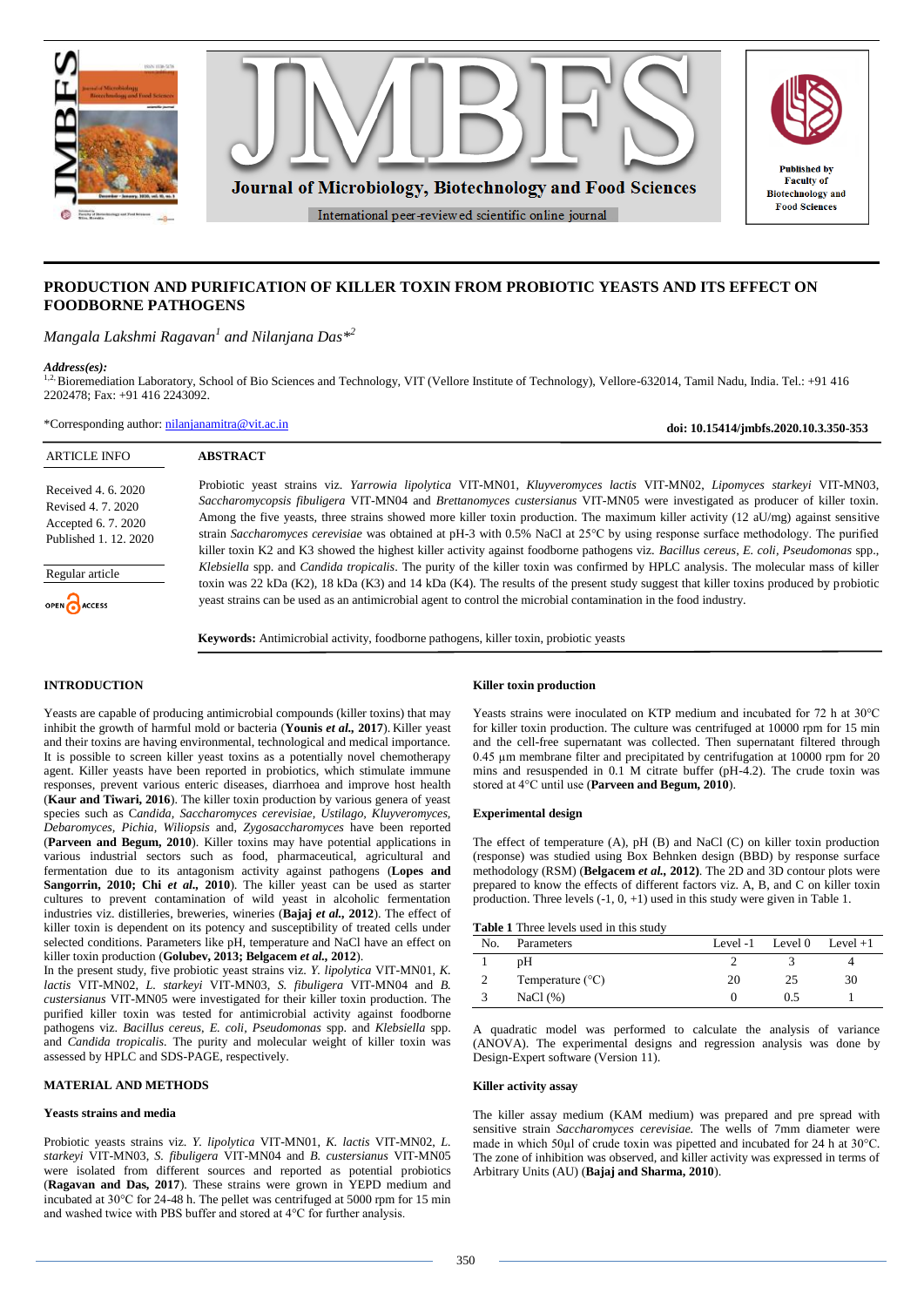#### **Purification of a killer toxin**

The crude toxin was precipitated by 30% ammonium sulphate and incubated for overnight at 4°C and protein was harvested by centrifugation at 10000 rpm for 10 min. The residue was dissolved in 50 mM sodium acetate buffer (pH 3.8) and dialyzed with the same for 4 h at 4°C. The solution was applied to preequilibrated diethylaminoethyl (DEAE) Sepharose Fast Flow anion exchange column. The bounded protein (killer toxin) was eluted in acetate buffer with 0.5 M NaCl (**Buzdar** *et al.,* **2011**).

#### **Antimicrobial activity of the killer toxin**

The overnight pathogenic cultures of bacteria viz. *B. cereus*, *E. coli, Pseudomonas* spp., *Klebsiella* spp. and yeast, *C. tropicalis* were swabbed in MHA and YEPD agar plate respectively. Agar well diffusion assay was performed with 50µl of crude toxin and incubated for 24 h at 30°C and the zone of inhibition was observed (**Hernandez** *et al.,* **2008; Amin** *et al.,* **2013**).

#### **HPLC analysis**

The purity of killer toxin was analyzed by reverse-phase C-18 column (250 x 4.60 mm) and UV detector at 280 nm. Acetonitrile and water (80:20) mixture was used as a solvent system at a flow rate of 0.5 ml/min. The killer protein 100 µl was injected on HPLC and chromatogram was obtained over a period of 15 mins (**Santos** *et al.,* **2009**).

### **SDS analysis**

The molecular mass of killer toxins was determined by SDS-PAGE analysis. The killer protein  $(20 \mu l)$  was mixed with 5  $\mu l$  sample loading dye  $(250 \text{ mM Tris.})$ HCl,  $10\%$  SDS,  $30\%$  (v/v) Glycerol, 10 mM DTT,  $0.05\%$  (w/v) bromophenol blue, pH 6.8) and loaded on 12% SDS gel. The protein was stained with coomassie blue R-250 (Sigma) and compared with known marker protein (**Laemmli, 1970**).

#### **RESULTS AND DISCUSSION**

Five probiotic yeasts strains showed killer toxin production against sensitive *S. cerevisiae* (Fig. 1a). The KAM plates showed that K2 and K3 indicate highest killer activity than K4 (Fig. 1b). Among the five strains, three yeasts namely, *K. lactis* VIT-MN02 (K2), *L. starkeyi* VIT-MN03 (K3) and *S. fibuligera* VIT-MN04 (K4) exhibited more killer activity (Fig. 1).



**Figure 1** Screening for killer strains against sensitive strain *Saccharomyces cerevisiae*

(a)Screening for killer toxin production in KTP media and (b) Killer activity against sensitive strain *S. cerevisiae* on KAM media.

(K1-*Y. lipolytica* VIT-MN01 toxin, K2- *K. lactis* VIT-MN02 toxin, K3- *L. starkeyi* VIT-MN03 toxin, K4- *S. fibuligera* VIT-MN04 toxin, K5- *B. custersianus* VIT-MN05 toxin)

There are reports on killer toxin production, few yeasts strains of *Kluyveromyces sp.* and other species like *W. saturnus* WC91-2*, P. anomala* YF07b and *S. cerevisiae* showed similar killer activity **(Golubev, 2013; Buzdar** *et al.,* **2011; Parveen and Begum, 2010).** The effect of temperature (A), pH (B) and NaCl concentration (C) on killer toxin production was investigated using RSM. The highest killer activity (12 µg/ml) was observed at 25°C with pH-3 and 0.5% NaCl. The lower pH and NaCl increased the killer activity. 2D and 3D plots for the effect of temperature, pH, and NaCl on killer activity were illustrated in Fig.  $\overline{2}$ 



**Figure 2** Effects of different parameters on killer toxin production by probiotic yeast

(A) Temperature, (B) pH, (C) NaCl.

Many yeasts strains have been reported for their highest killer activity when the cells were grown at 25°C. Killer toxin showed maximum activity at pH-3, which revealed that protein has a net positive charge because the isoelectric point of the killer toxin was pH-4.5 (**Pfeiffer and Radler, 1928**). These results suggest that killer toxin can efficiently attach on the surface of gram-negative bacteria and inhibit their growth. The actual and predicted values for killer toxin production were shown in Fig. 3. ANOVA for the quadratic model was given in Table 2.

**Table 2** ANOVA for Quadratic model

| Source                   | Sum of Squares df Mean Square F-value p-value |    |        |        |             |
|--------------------------|-----------------------------------------------|----|--------|--------|-------------|
| Model                    | 76.11                                         | 9  | 8.46   | 106.63 | $0.0001***$ |
| $A-A$                    | 1.46                                          | 1  | 1.46   | 18.44  | $0.0036*$   |
| $B-B$                    | 0.6874                                        | 1  | 0.6874 | 8.67   | $0.0216*$   |
| $C-C$                    | 3.37                                          | 1  | 3.37   | 42.54  | $0.0003*$   |
| AB                       | 1.08                                          | 1  | 1.08   | 13.64  | $0.0077*$   |
| AC                       | 1.10                                          | 1  | 1.10   | 13.90  | $0.0074*$   |
| BC                       | 1.14                                          | 1  | 1.14   | 14.37  | $0.0068*$   |
| A <sup>2</sup>           | 25.14                                         | 1  | 25.14  | 317.03 | $0.0001***$ |
| B <sup>2</sup>           | 15.89                                         | 1  | 15.89  | 200.31 | $0.0001***$ |
| C <sup>2</sup>           | 19.24                                         | 1  | 19.24  | 242.55 | $0.0001***$ |
| Residual                 | 0.5551                                        | 7  | 0.0793 |        |             |
| Lack of Fit              | 0.3661                                        | 3  | 0.1220 | 2.58   | 0.1909      |
| Pure Error               | 0.1891                                        | 4  | 0.0473 |        |             |
| Cor Total                | 76.66                                         | 16 |        |        |             |
| Std. Dev.                | 0.2816                                        |    |        |        |             |
| Mean                     | 9.39                                          |    |        |        |             |
| C.V. %                   | 3.00                                          |    |        |        |             |
| $R^2$                    | 0.9928                                        |    |        |        |             |
| Adjusted $\mathbb{R}^2$  | 0.9834                                        |    |        |        |             |
| Predicted R <sup>2</sup> | 0.9197                                        |    |        |        |             |
| Adeq Precision           | 26.0509                                       |    |        |        |             |

\*\*\* Highly Significant; \* Significant.



**Figure 3** Actual and predicted values for killer toxin production

Antimicrobial activity against *B. cereus, E. Coli, Pseudomonas* spp., *Klebsiella*  spp. and *C. tropicalis* were observed in K2 and K3. In case of K4, activity was noted against *E. Coli, Pseudomonas* spp. and *C. tropicalis.* The killer activity was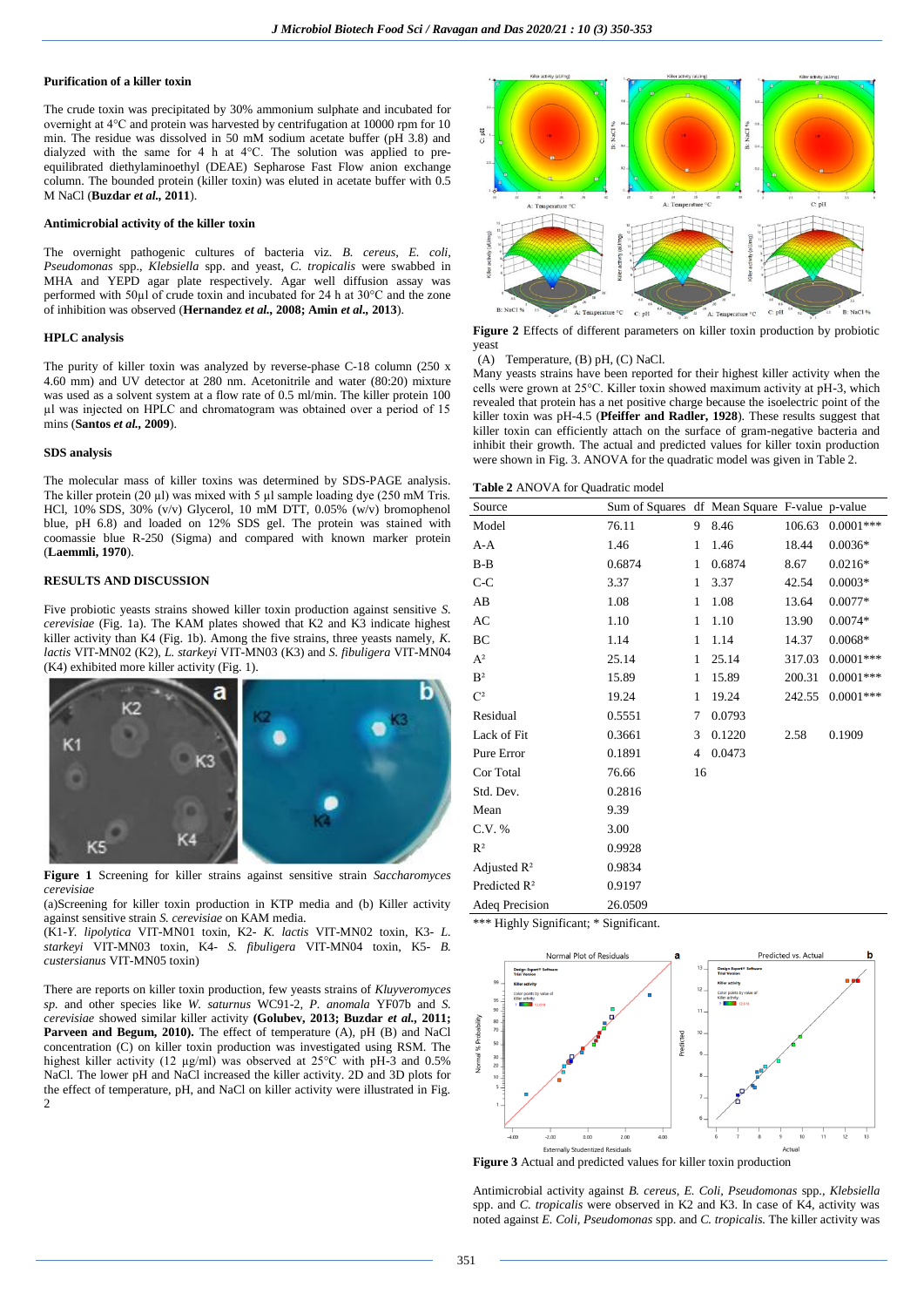found to be less in K5 against *B. cereus* (Fig. 4)*.* Protease treated killer toxins served as a control plate for antimicrobial activity against all pathogens either individually (not shown) or as a mixture of all pathogens (Fig. 4f).



**Figure 4.** Antimicrobial activity of killer toxin against foodborne pathogens (a) *B. cereus,* (b) *E. coli,* (c) *Pseudomonas spp.,* (d) *Klebsiella spp.,* (e) *C. tropicalis,* (f) Protease treated killer toxin from five probiotics (Control plate)

Moreover, the purified killer protein showed protease activity, which indicated that the inhibition was occurred only by a killer toxin (data not shown). These results suggest that the killer activity of yeasts can be chosen to control bacterial contamination during fermentation (**Meneghin** *et al.,* **2010**). Probiotic strain *Lactobacillus plantarum* 2S have been reported for broad antimicrobial activity spectrum against gram positive and gram negative bacteria (**François** *et al.,* **2013**). The quantification of purified killer toxin from probiotic yeasts and their killer activities were given in Table 3.

**Table 3** Purified killer protein from probiotic yeast strains

| Probiotic yeasts                | Total protein         | Specific activity     |  |
|---------------------------------|-----------------------|-----------------------|--|
|                                 | $(mg/100 \text{ ml})$ | $(10^4 \text{aU/mg})$ |  |
| Y. lipolytica VIT-MN01          | $0.88 \pm 0.21$       | $0.3 \pm 0.08$        |  |
| K. lactis VIT-MN02              | $48 \pm 1.23$         | $12\pm0.86$           |  |
| L. starkevi VIT-MN03            | $46\pm2.32$           | $10\pm 0.54$          |  |
| S. fibuligera VIT-MN04          | $32\pm1.76$           | $6 \pm 1.76$          |  |
| <b>B.</b> custersianus VIT-MN05 | $0.56 \pm 0.33$       | $0.1 \pm 0.06$        |  |

Average values in  $(\pm)$  SD

Few killer toxin producing strains (bacteria and yeasts) have been reported to show killer activity towards specific strains. The results of the present study suggest that the selected probiotic yeasts strain may have a wide range of antimicrobial activity.

HPLC and SDS-PAGE analysis confirmed the purity of killer toxin. The HPLC chromatogram of K2, K3 and K4 showed a single peak at 2.867, 4.031, and 3.698 min, respectively (Fig. 5).



**Figure 5** HPLC analysis for a purified killer toxin. (a)K2, (b) K3 and (c) K4

The SDS PAGE showed protein bands at 22kDa, 18kDa, and 14kDa for K2, K3, and K4, respectively (Fig. 6).



**Figure 6** SDS-PAGE of purified killer toxin from probiotic yeasts.

M- Protein marker; K1-*Y. lipolytica* VIT-MN01 toxin, K2- *K. lactis* VIT-MN02 toxin, K3- *L. starkeyi* VIT-MN03 toxin, K4- *S. fibuligera* VIT-MN04 toxin, K5- *B. custersianus* VIT-MN05 toxin

The purified killer toxin was found to be a monomer and showed strong killer activity against foodborne pathogens. Similar results were reported by **Buzdar** *et al.,* **(2011).**

#### **CONCLUSION**

This study suggests that killer toxin produced from probiotic yeast can be a promising approach to maintain a good health of host by enhancing its antagonistic activity against some of the foodborne pathogens. The killer toxin was active and stable under acidic and NaCl conditions which may improve the quality of food during the fermentation process. The results could suggest that killer toxin producer probiotic yeasts *K. lactis* VIT-MN02 and *L. starkeyi* VIT-MN03 may have potential applications in food and pharmaceutical industries.

**Acknowledgements:** The authors are thankful to Vellore Institute of Technology (VIT), Vellore, Tamil Nadu, India for providing all necessary facilities in the laboratory.

#### **REFERENCES**

Amin, T., Thakur, M., & Jain, S. C. (2013). Microencapsulation-the future of probiotic cultures. *J microbiol Biotechnol Food Sci,* 3, 35-43.

Bajaj, B.K, Sharma, S. (2010). Construction of killer yeast *Saccharomyces cerevisiae* HAU-1 and its fermentation performance. *Brazilian Journal of Microbiology,* 41 (2), 477-485. [http://dx.doi.org/10.1590/S1517-](http://dx.doi.org/10.1590/S1517-83822010000200030) [83822010000200030](http://dx.doi.org/10.1590/S1517-83822010000200030)

Bajaj, B.K., Raina, S., Singh, S. (2012). Killer toxin from a novel killer yeast *Pichia kudriavzevii* RY55 with idiosyncratic antibacterial activity. *Journal of Basic Microbiology,* 53 (8), 645-656[. https://doi.org/10.1002/jobm.201200187](https://doi.org/10.1002/jobm.201200187)

Belgacem, Z.B., Rehaiem, A., Bernárdez, P.F., Manai, M., Castro, L.P. (2012). Interactive effects of pH and temperature on the bacteriocin stability by response surface analysis. *Microbiology*, 81 (2), 195-200. https://doi.org/10.1134/S002626171201002X

Buzdar, M. A., Chi, Z., Wang, Q., Hua, M. X., Chi, Z.M. (2011). Production, purification and characterization of novel killer toxin from *Kluyveromyces siamensis* against pathogenic yeast in crab. *Applied Microbiology and Biotechnology,* 91 (6), 1571-1579[. https://doi.org/10.1007/s00253-011-3220-8](https://doi.org/10.1007/s00253-011-3220-8)

Chi, Z.M., Liu, G., Zhao, S., Li, J., Peng, Y. (2010). Marine yeasts as biocontrol agents and producers of bio-products. *Applied Microbiology and Biotechnology*, 86 (5), 1227-1241[. https://doi.org/10.1007/s00253-010-2483-9](https://doi.org/10.1007/s00253-010-2483-9)

François, Z. N., Perin, M. F. G., Marie, K. P. (2013). Antimicrobial activity of probiotic strain *Lactobacillus plantarum* isolated from" sha'a" and assessment of its viability in local honey. *J Microbiol Biotechnol Food Sci*, *3*, 226-231.

Golubev, W.I. (2013). A *Kluyveromyces lactis* mycocin active at neutral pH. *Microbiology*, 82 (3), 290-294[. https://doi.org/10.1134/S0026261713030065](https://doi.org/10.1134/S0026261713030065)

Hernández, A., Martín, A., Córdoba, M.G, Benito, M.J, Aranda, E., Pérez-Nevado, F. (2008). Determination of killer activity in yeasts isolated from the elaboration of seasoned green table olives. *International Journal of Food Microbiology*, 121 (2), 178–188. <https://doi.org/10.1016/j.ijfoodmicro.2007.11.044>

Kaur, R., Tiwari, S.K. (2016). Isolation, identification and characterization of *Pediococcus pentosaceus* LB44 and *Weissella confusa* LM85 for the presence of bacteriocin-like inhibitory substances (BLIS). *Microbiology,* 85 (5), 540-547.

<https://doi.org/10.1134/S00262617160500> Laemmli, U.K. (1970). Cleavage of structural proteins during assembly of head of bacteriophage T4. *Nature*, 227, 680-685[. https://doi.org/10.1038/227680a0](https://doi.org/10.1038/227680a0)